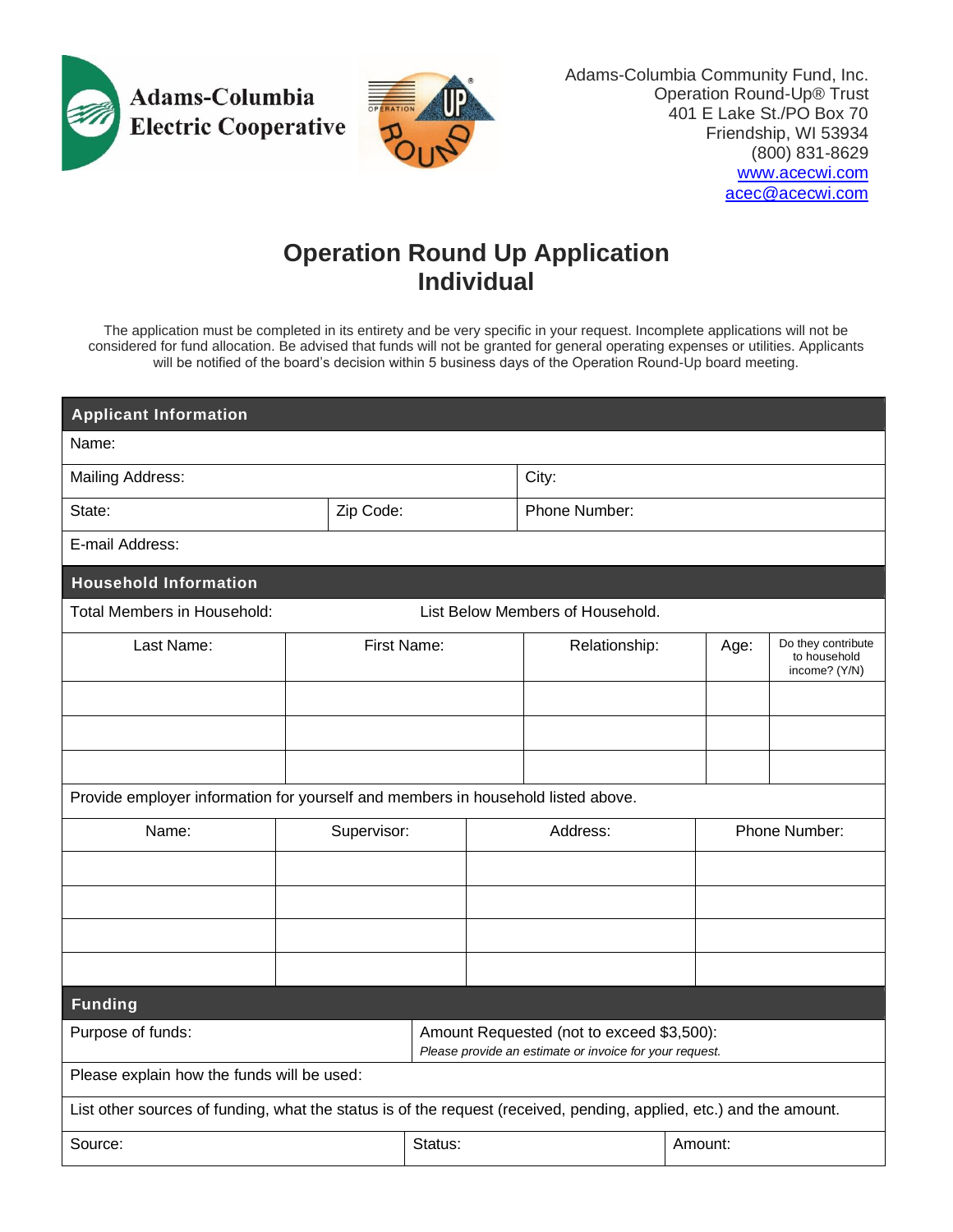| Source:                                                                                                                    |              |  | Status:                       |  | Amount:                   |  |  |  |
|----------------------------------------------------------------------------------------------------------------------------|--------------|--|-------------------------------|--|---------------------------|--|--|--|
| Source:                                                                                                                    |              |  | Status:                       |  | Amount:                   |  |  |  |
| Source:                                                                                                                    |              |  | Status:                       |  | Amount:                   |  |  |  |
| Source:                                                                                                                    |              |  | Status:                       |  | Amount:                   |  |  |  |
| <b>Assets</b>                                                                                                              |              |  |                               |  |                           |  |  |  |
| Cash                                                                                                                       |              |  |                               |  |                           |  |  |  |
| <b>Banking Institution:</b>                                                                                                |              |  |                               |  | Balance:                  |  |  |  |
| <b>Banking Institution:</b>                                                                                                |              |  |                               |  | Balance:                  |  |  |  |
| <b>Banking Institution:</b>                                                                                                |              |  |                               |  | Balance:                  |  |  |  |
| <b>Real Estate</b>                                                                                                         |              |  |                               |  |                           |  |  |  |
| Partially or Wholly Owned:                                                                                                 |              |  | County:                       |  | Market Value:             |  |  |  |
| Partially or Wholly Owned:                                                                                                 |              |  | County:                       |  | Market Value:             |  |  |  |
|                                                                                                                            |              |  |                               |  |                           |  |  |  |
| <b>Identification Number:</b><br>Description:                                                                              |              |  |                               |  | Value:                    |  |  |  |
| Description:                                                                                                               |              |  | <b>Identification Number:</b> |  | Value:                    |  |  |  |
| Description:                                                                                                               |              |  | <b>Identification Number:</b> |  | Value:                    |  |  |  |
|                                                                                                                            |              |  | <b>Other Receivables</b>      |  |                           |  |  |  |
| (State type: Personal Property, Loan Receivable, Auto, Life Insurance (cash value), Other Assets)<br>Description:<br>Type: |              |  |                               |  | Value:                    |  |  |  |
| Type:                                                                                                                      | Description: |  |                               |  | Value:                    |  |  |  |
| Type:                                                                                                                      |              |  |                               |  | Value:                    |  |  |  |
|                                                                                                                            | Description: |  |                               |  |                           |  |  |  |
| Description:<br>Type:                                                                                                      |              |  |                               |  | Value:                    |  |  |  |
|                                                                                                                            |              |  | <b>TOTAL ASSETS</b>           |  | $\mathcal{L}$ :           |  |  |  |
| <b>Liabilities</b>                                                                                                         |              |  |                               |  |                           |  |  |  |
| <b>Notes Payable</b>                                                                                                       |              |  |                               |  |                           |  |  |  |
| Lender's Name:                                                                                                             |              |  |                               |  | <b>Total Amount Owed:</b> |  |  |  |
| Lender's Address:                                                                                                          |              |  |                               |  |                           |  |  |  |
| Lender's Name:                                                                                                             |              |  |                               |  | <b>Total Amount Owed:</b> |  |  |  |
| Lender's Address:                                                                                                          |              |  |                               |  |                           |  |  |  |
| Lender's Name:                                                                                                             |              |  |                               |  | <b>Total Amount Owed:</b> |  |  |  |
| Lender's Address:                                                                                                          |              |  |                               |  |                           |  |  |  |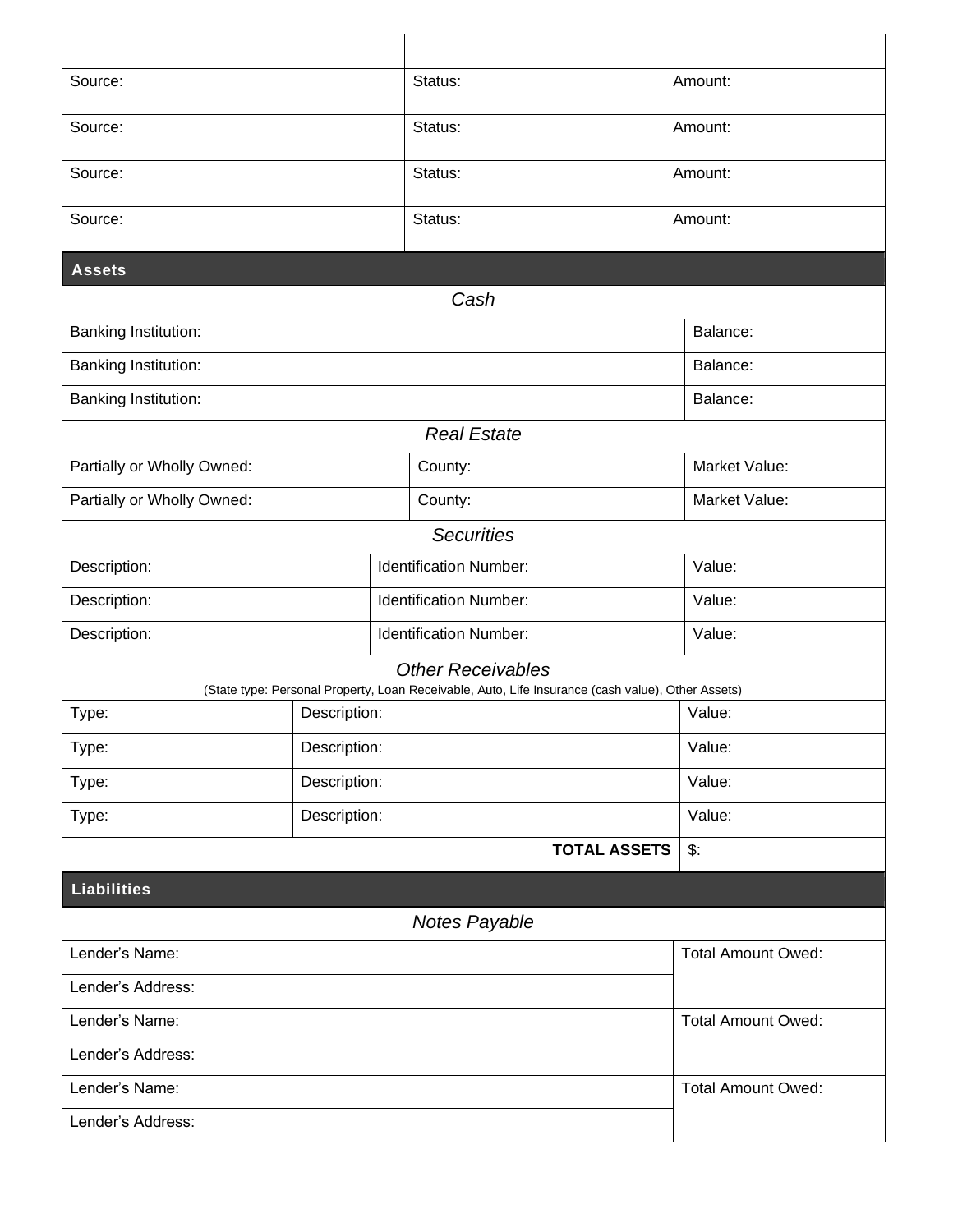| Mortgage                                                                                                                                                                                              |                           |                           |  |  |  |  |  |
|-------------------------------------------------------------------------------------------------------------------------------------------------------------------------------------------------------|---------------------------|---------------------------|--|--|--|--|--|
| Mortgagor's Name:                                                                                                                                                                                     | <b>Total Amount Owed:</b> |                           |  |  |  |  |  |
| Mortgagor's Address:                                                                                                                                                                                  |                           |                           |  |  |  |  |  |
| Mortgagor's Name:                                                                                                                                                                                     |                           | <b>Total Amount Owed:</b> |  |  |  |  |  |
| Mortgagor's Address:                                                                                                                                                                                  |                           |                           |  |  |  |  |  |
| <b>Other Debts</b><br>(State type: Taxes, Total Outstanding Bills, Medical Bills Not Covered by Insurance, Etc. For medical bills, please include copy of applicable<br>portion of insurance policy.) |                           |                           |  |  |  |  |  |
| Type:                                                                                                                                                                                                 | Amount Owed:              |                           |  |  |  |  |  |
| Type:                                                                                                                                                                                                 | Amount Owed:              |                           |  |  |  |  |  |
| Type:                                                                                                                                                                                                 | <b>Amount Owed:</b>       |                           |  |  |  |  |  |
|                                                                                                                                                                                                       | <b>TOTAL LIABILITIES</b>  | $\mathsf{\$}$ :           |  |  |  |  |  |
| <b>Monthly Expenses</b>                                                                                                                                                                               |                           |                           |  |  |  |  |  |
| Mortgage<br>Rent<br>$\overline{ }$                                                                                                                                                                    | Amount:                   |                           |  |  |  |  |  |
| Food:                                                                                                                                                                                                 | Amount:                   |                           |  |  |  |  |  |
| Electricity:                                                                                                                                                                                          | Amount:                   |                           |  |  |  |  |  |
| Gas (Propane or Natural Gas):                                                                                                                                                                         | Amount:                   |                           |  |  |  |  |  |
| Telephone:                                                                                                                                                                                            | Amount:                   |                           |  |  |  |  |  |
| Car Payments:                                                                                                                                                                                         | Amount:                   |                           |  |  |  |  |  |
| Gasoline:                                                                                                                                                                                             | Amount:                   |                           |  |  |  |  |  |
| Medical Insurance:                                                                                                                                                                                    | Amount:                   |                           |  |  |  |  |  |
| Life Insurance:                                                                                                                                                                                       | Amount:                   |                           |  |  |  |  |  |
| Car Insurance:                                                                                                                                                                                        | Amount:                   |                           |  |  |  |  |  |
| <b>Medical Bills:</b>                                                                                                                                                                                 | Amount:                   |                           |  |  |  |  |  |
| Medication/Prescriptions:                                                                                                                                                                             | Amount:                   |                           |  |  |  |  |  |
| Charge Accounts (specify):                                                                                                                                                                            | Amount:                   |                           |  |  |  |  |  |
| Loans (specify):                                                                                                                                                                                      | Amount:                   |                           |  |  |  |  |  |
| Taxes (specify):                                                                                                                                                                                      | Amount:                   |                           |  |  |  |  |  |
| Other Expenses (specify):                                                                                                                                                                             | Amount                    |                           |  |  |  |  |  |
| <b>TOTAL MONTHLY EXPENSES</b>                                                                                                                                                                         | $\mathsf{\$}$ :           |                           |  |  |  |  |  |